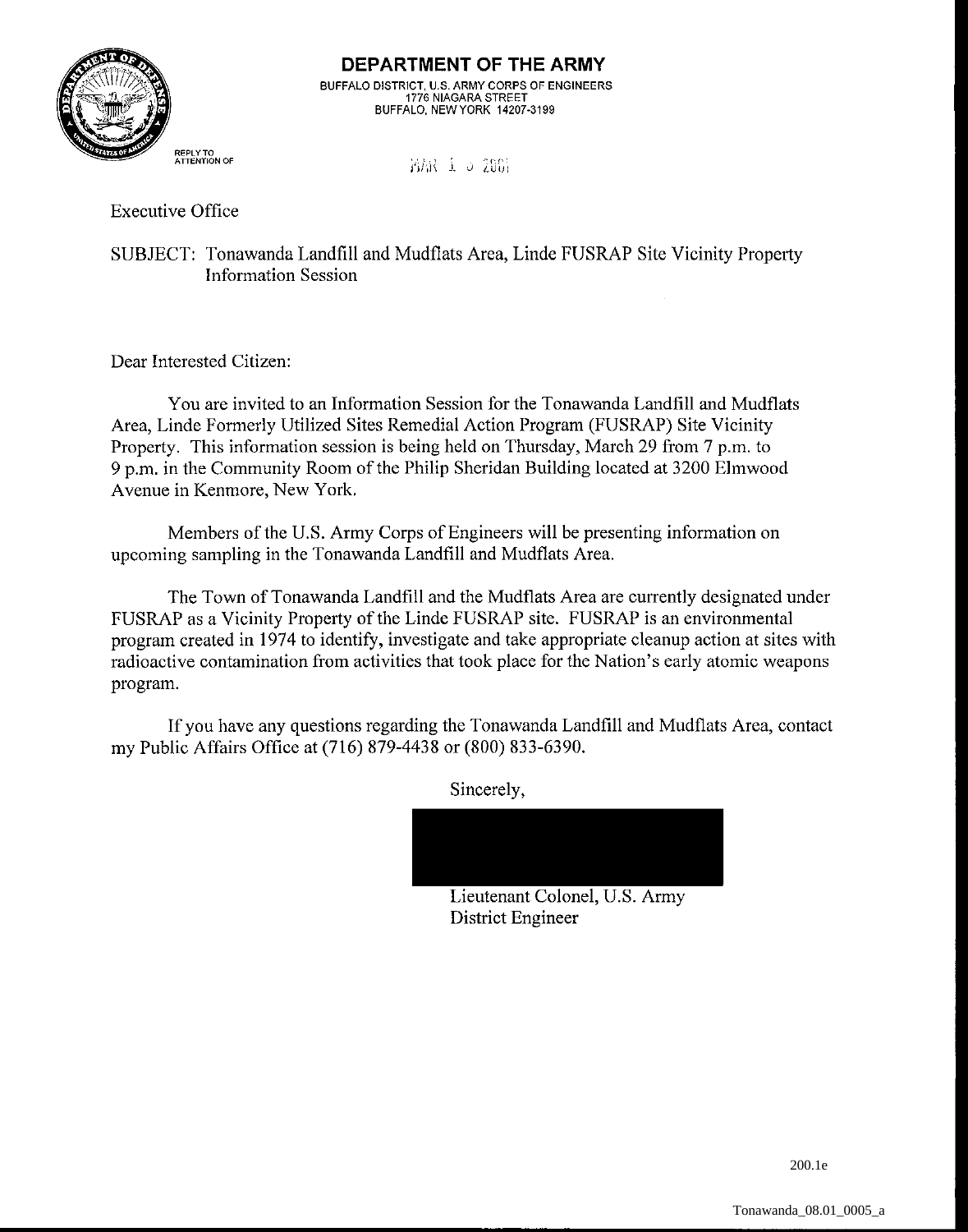

Executive Office

SUBJECT: Tonawanda Landfill and Mudflats Area, Linde FUSRAP Site Vicinity Property Information Session

Governor of New York State Capitol Albany, NY 12224

:

You are invited to an Information Session for the Tonawanda Landfill and Mudflats Area, Linde Formerly Utilized Sites Remedial Action Program (FUSRAP) Site Vicinity Property. This information session is being held on Thursday, March 29, from 7 p.m. to 9 p.m. in the Community Room of the Philip Sheridan Building located at 3200 Elmwood Avenue in Kenmore, New York.

Members of the U.S. Army Corps of Engineers will be presenting information on upcoming sampling in the Tonawanda Landfill and Mudflats Area.

The Town of Tonawanda Landfill and the Mudflats Area are currently designated under FUSRAP as a Vicinity Property of the Linde FUSRAP Site. FUSRAP is an environmental program created in 1974 to investigate and take appropriate cleanup action at sites with radioactive contamination from activities that took place for the Nation's early atomic weapons program.

If you have any questions regarding the Tonawanda Landfill and Mudflats Area, please feel free to call me at (716) 879-4200 or contact my Public Affairs Office at (716) 879-4438.

Sincerely,

OKMED

Lieutenant Colonel, U.S. Army District Engineer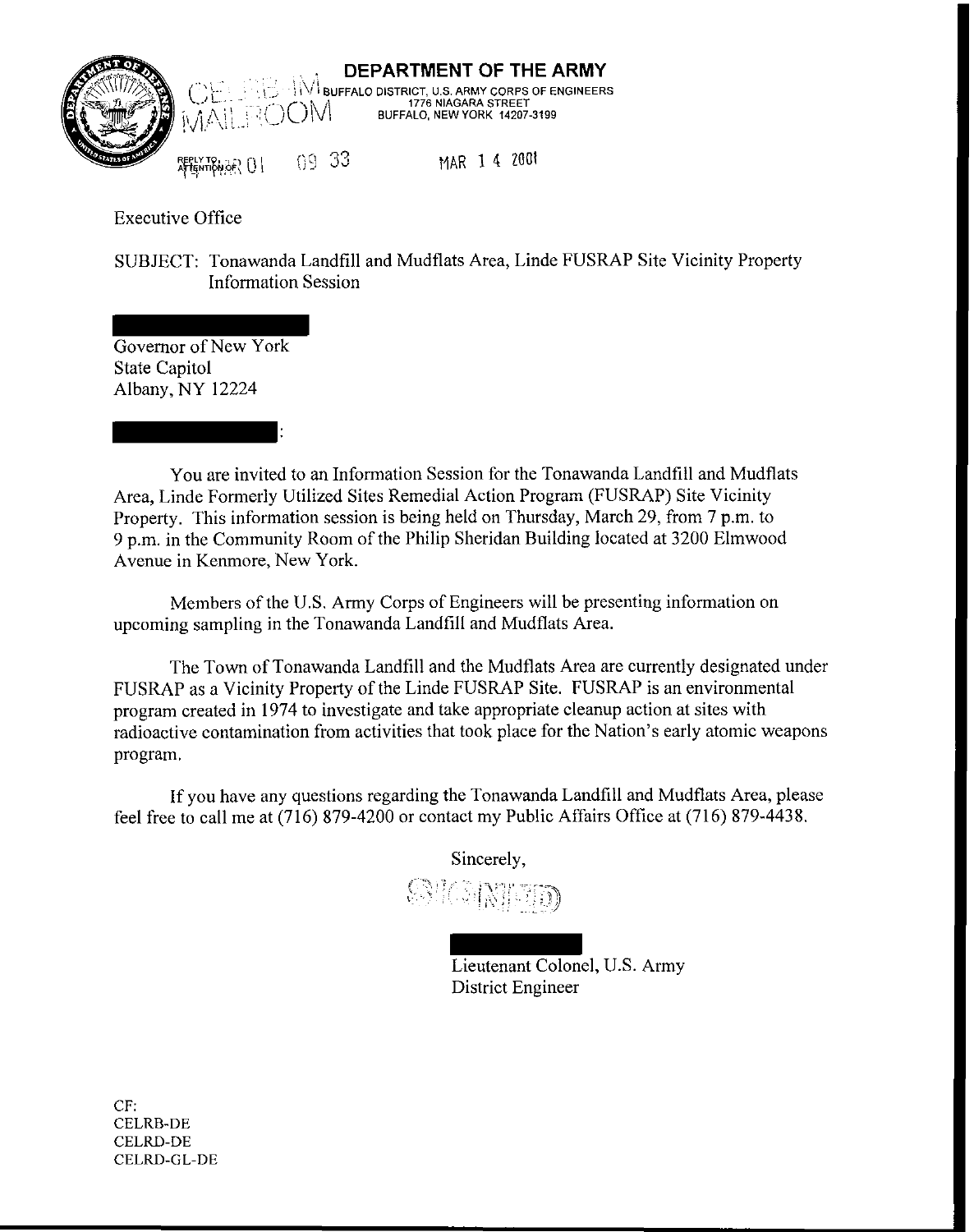

## **DEPARTMENT OF THE ARMY**<br> **CELL BUEFALODISTRICT, U.S. ARMY CORPS OF ENGINEERS**  $i$ .<br>  $i$   $\mathcal{A}$   $\mathcal{A}$   $\mathcal{L}$   $\mathcal{A}$   $\mathcal{L}$   $\mathcal{A}$   $\mathcal{L}$   $\mathcal{A}$   $\mathcal{L}$   $\mathcal{A}$   $\mathcal{L}$   $\mathcal{A}$   $\mathcal{L}$   $\mathcal{A}$   $\mathcal{L}$

**REPLYTO**   $11:$   $11.801$  **00 314R 14 2001** 

Executive Office

SUBJECT: Tonawanda Landfill and Mudflats Area, Linde FUSRAP Site Vicinity Property Information Session

United States Senator Federal Building 11 1 West Huron Street Room 620 Buffalo, NY 14202

Dear Senator Schumer:

You are invited to an Information Session for the Tonawanda Landfill and Mudflats Area, Linde Formerly Utilized Sites Remedial Action Program (FUSRAP) Site Vicinity Property. This information session is being held on Thursday, March 29, from 7 p.m. to 9 p.m. in the Community Room of the Philip Sheridan Building located at 3200 Elmwood Avenue in Kenmore, New York.

Members of the U.S. Army Corps of Engineers will be presenting information on upcoming sampling in the Tonawanda Landfill and Mudflats Area.

The Town of Tonawanda Landfill and the Mudflats Area are currently designated under FUSRAP as a Vicinity Property of the Linde FUSRAP Site. FUSRAP is an environmental program created in 1974 to investigate and take appropriate cleanup action at sites with radioactive contamination from activities that took place for the Nation's early atomic weapons program

If you have any questions regarding the Tonawanda Landfill and Mudflats Area, please feel free to call me at (716) 879-4200 or contact my Public Affairs Office at (716) 879-4438.

A copy of this letter is being forwarded to your Washington Office.

Sincerely,  $\mathbb{Q}_2^* \mathbb{N}$  ,  $\mathbb{Q}_2^* \mathbb{N}$  :

Lieutenant Colonel, U.S. Army District Engineer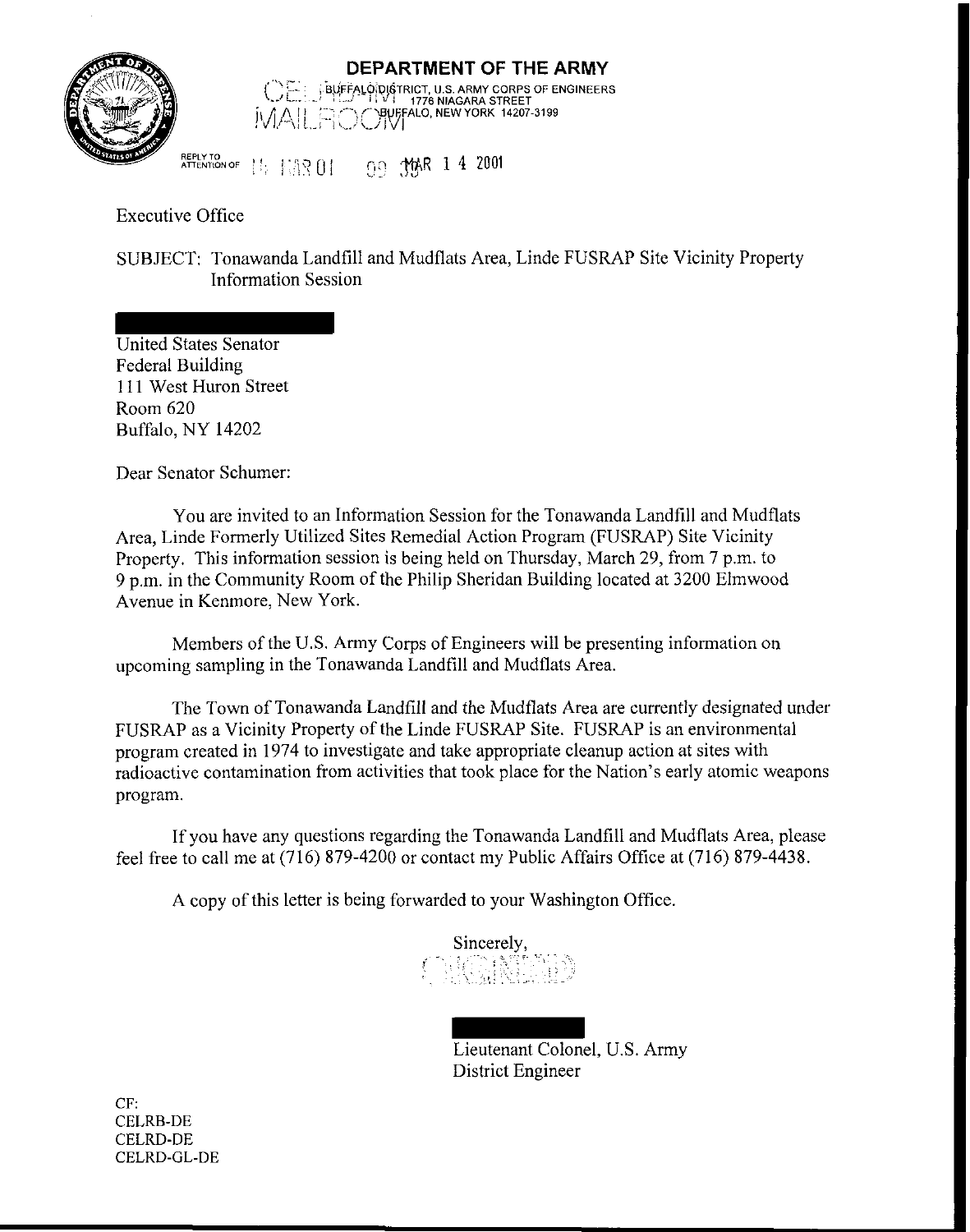

 $11.113801$ 



**DFFARTMENT OF THE ARMY** 

BUFFALO DISTRICT, U.S. ARMY CORPS OF ENGINEERS 1776 NIAGARA STREET BUFFALO, NEWYORK 14207.3199

**MAR 1 4 2001** 

Executive Office

SUBJECT: Tonawanda Landfill and Mudflats Area, Linde FUSRAP Site Vicinity Property Information Session

United States Senator Guarantee Building 28 Church Street Room 203 Buffalo, NY 14202

Dear Senator Clinton:

You are invited to an Information Session for the Tonawanda Landfill and Mudflats Area, Linde Formerly Utilized Sites Remedial Action Program (FUSRAP) Site Vicinity Property. This information session is being held on Thursday, March 29, from 7 p.m. to 9 p.m. in the Community Room of the Philip Sheridan Building located at 3200 Elmwood Avenue in Kenmore, New York.

Members of the U.S. Army Corps of Engineers will be presenting information on upcoming sampling in the Tonawanda Landfill and Mudflats Area.

The Town of Tonawanda Landfill and the Mudflats Area are currently designated under FUSRAP as a Vicinity Property of the Linde FUSRAP Site.

If you have any questions regarding the Tonawanda Landfill and Mudflats Area, please feel free to call me at (716) 879-4200 or contact my Public Affairs Office at (716) 879-4438.

A copy of this letter is being forwarded to your Washington Office.

Sincerely,

数据标准 化乙烷

Lieutenant Colonel, U.S. Army District Engineer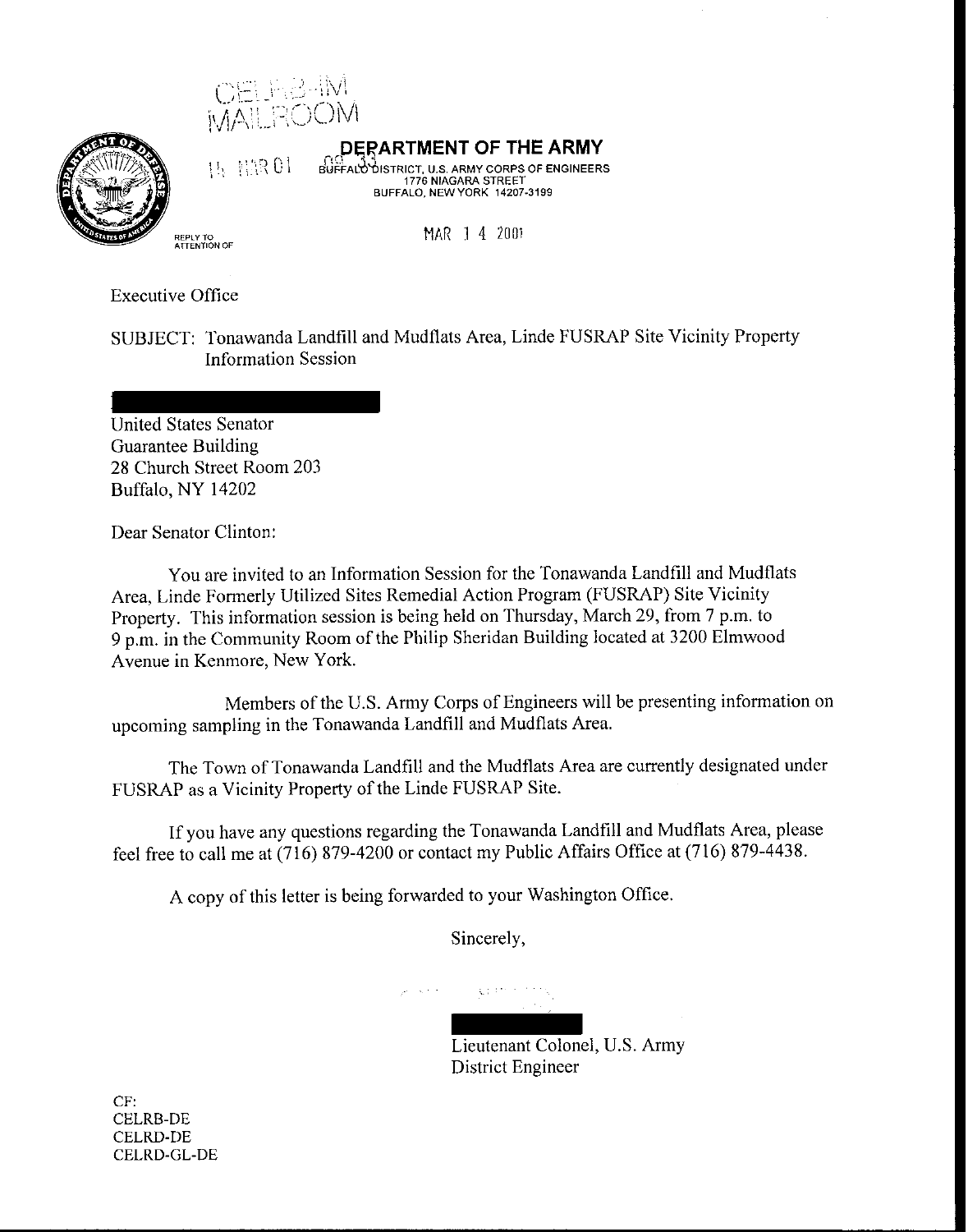

Executive Office

SUBJECT: Tonawanda Landfill and Mudflats Area, Linde FUSRAP Site Vicinity Property Information Session

Representative in Congress 617 Federal Building 111W. Huron Street Buffalo. NY 14202

You are invited to an Information Session for the Tonawanda Landfill and Mudflats Area, Linde Formerly Utilized Sites Remedial Action Program (FUSRAP) Site Vicinity Property. This information session is being held on Thursday, March 29, from 7 p.m. to 9 p.m. in the Community Room of the Philip Sheridan Building located at 3200 Elmwood Avenue in Kenmore, New York.

Members of the U.S. Army Corps of Engineers will be presenting information on upcoming sampling in the Tonawanda Landfill and Mudflats Area.

The Town of Tonawanda Landfill and the Mudflats Area are currently designated under FUSRAP as a Vicinity Property of the Linde FUSRAP Site.

If you have any questions regarding the Tonawanda Landfill and Mudflats Area, please feel free to call me at (716) 879-4200 or contact my Public Affairs Office at (716) 879-4438.

A copy of this letter is being forwarded to your Washington office.

Sincerely,

Lieutenant Colonel, U.S. Army District Engineer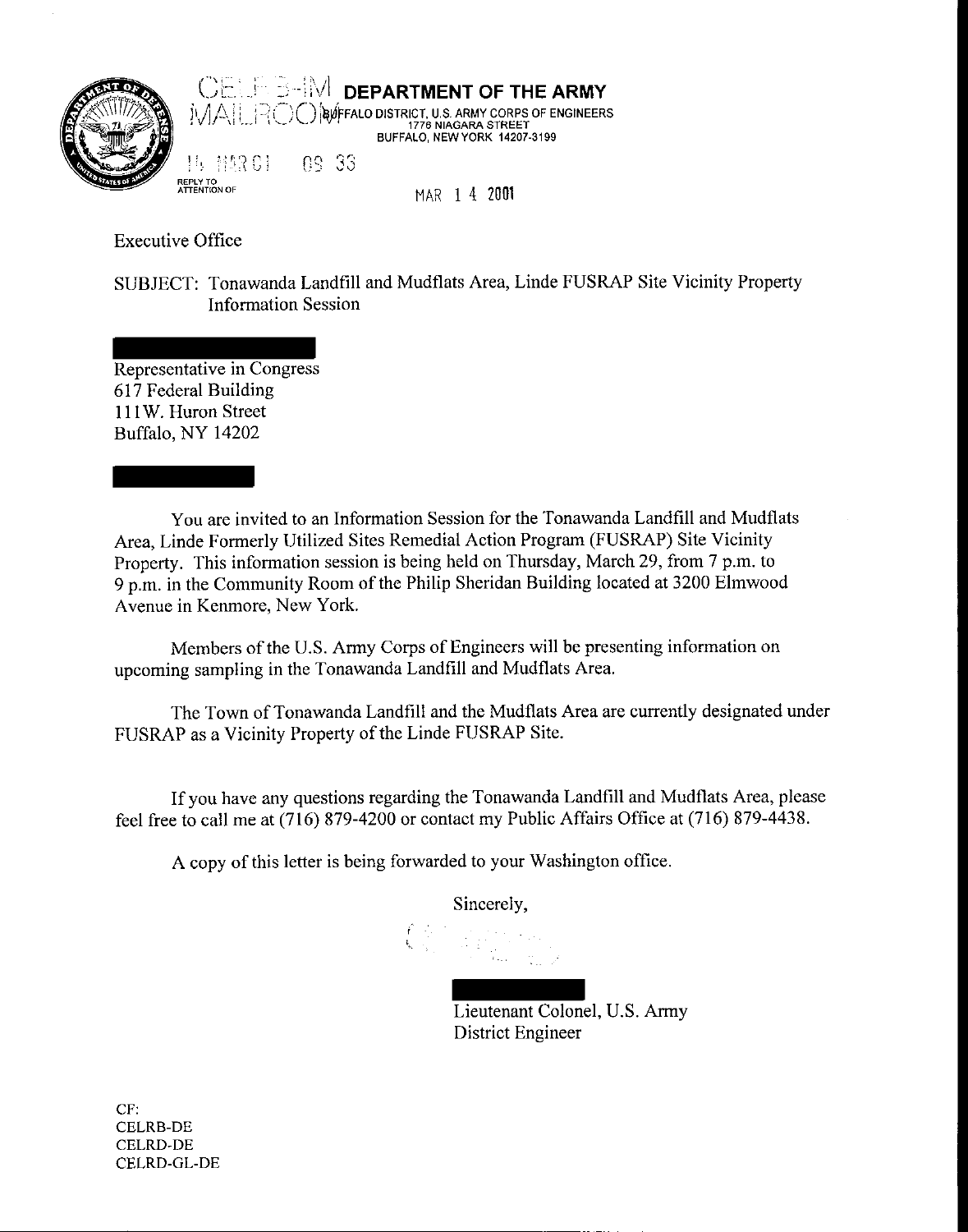

**DEPARTMENT OF THE ARMY**  CEL BUFFALO DISTRICT, U.S. ARMY CORPS OF EI **BUFPALO DISTRICT, U.S. ARMY CORPS OF ENGINEERS** 

**;?E;;,,oF** \ !> i;::,: *<sup>Q</sup>*1 c2 22 MAK 1 **'1** <sup>2001</sup>

Executive Office

SUBJECT: Tonawanda Landfill and Mudflats Area, Linde FUSRAP Site Vicinity Property Information Session

New York State Senator 5500 Main Street Suite 260 Williamsville, NY 14221

Dear Senator Rath:

You are invited to an Information Session for the Tonawanda Landfill and Mudflats Area, Linde Formerly Utilized Sites Remedial Action Program (FUSRAP) Site Vicinity Property. This information session is being held on Thursday, March 29, from 7 p.m. to 9 p.m. in the Community Room of the Philip Sheridan Building located at 3200 Elmwood Avenue in Kenmore, New York.

Members of the U.S. Amy Corps of Engineers will be presenting information on upcoming sampling in the Tonawanda Landfill and Mudflats Area.

The Town of Tonawanda Landfill and the Mudflats Area are currently designated under FUSRAP as a Vicinity Property of the Linde FUSRAP Site. FUSRAP is an environmental program created in 1974 to investigate and take appropriate cleanup action at sites with radioactive contamination from activities that took place for the Nation's early atomic weapons program.

If you have any questions regarding the Tonawanda Landfill and Mudflats Area, please feel free to call me at (716) 879-4200 or contact my Public Affairs Office at (716) 879-4438.

Sincerely,

*t* 

Lieutenant Colonel, U.S. Army District Engineer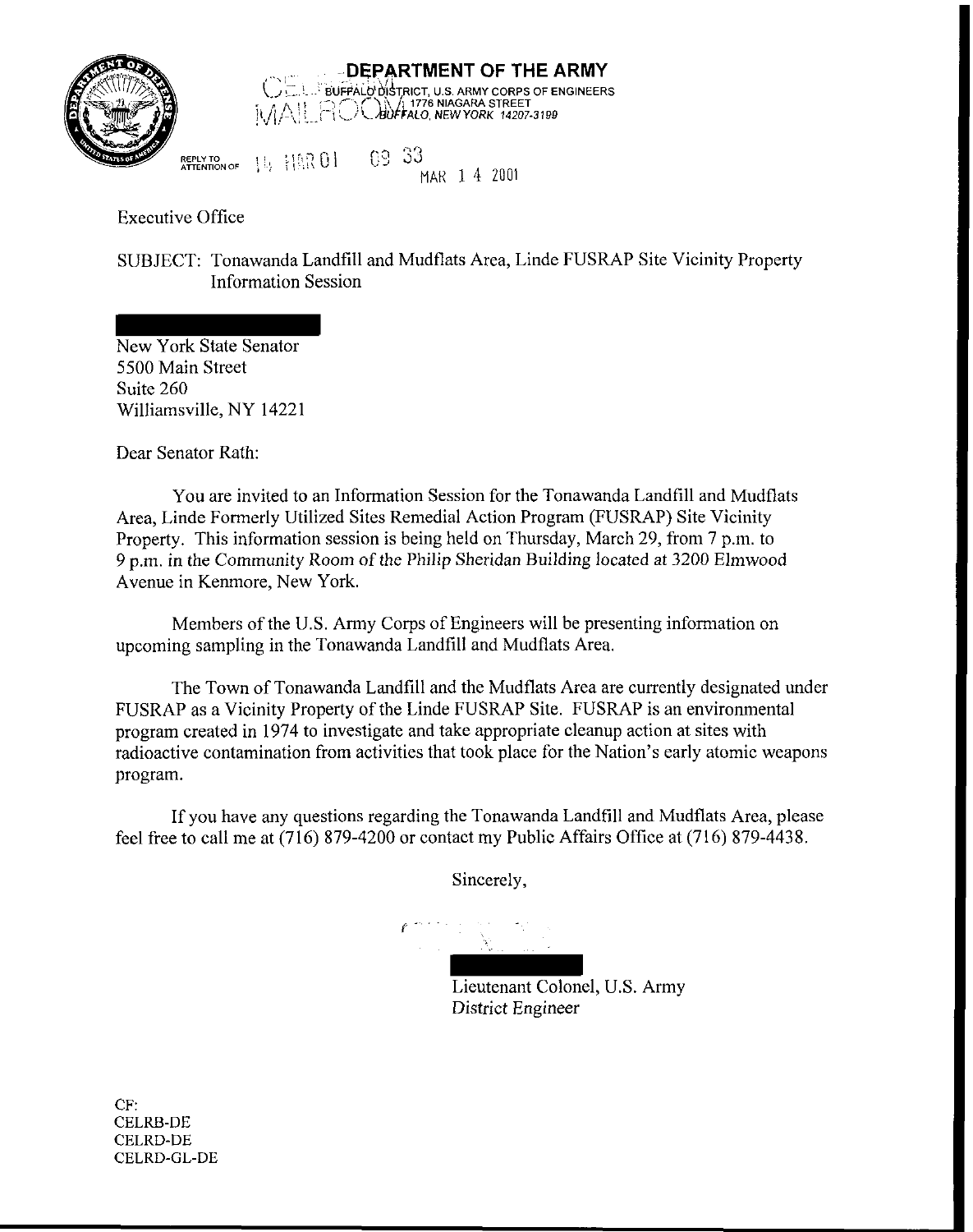



**REPLY TO!**  $\left\{\begin{matrix} 1 & 0 \\ 1 & 1 \end{matrix}, 0\right\} = 0532$ 

Executive Office

MAR 1 4 2001

SUBJECT: Tonawanda Landfill and Mudflats Area, Linde FUSRAP Site Vicinity Property Information Session

New York State Senator 60 Professional Parkway Lockport, NY 14094

You are invited to an Information Session for the Tonawanda Landfill and Mudflats Area, Linde Formerly Utilized Sites Remedial Action Program (FUSRAP) Site Vicinity Property. This information session is being held on Thursday, March 29, from 7 p.m. to 9 p.m. in the Community Room of the Philip Sheridan Building located at 3200 Elmwood Avenue in Kenmore, New York.

Members of the U.S. Army Corps of Engineers will be presenting information on upcoming sampling in the Tonawanda Landfill and Mudflats Area.

The Town of Tonawanda Landfill and the Mudflats Area are currently designated under FUSRAP as a Vicinity Property of the Linde FUSRAP Site. FUSRAP is an environmental program created in 1974 to investigate and take appropriate cleanup action at sites with radioactive contamination from activities that took place for the Nation's early atomic weapons program.

If you have any questions regarding the Tonawanda Landfill and Mudflats Area, please feel free to call me at (716) 879-4200 or contact my Public Affairs Office at (716) 879-4438.

Sincerely,

Lieutenant Colonel, U.S. Army District Engineer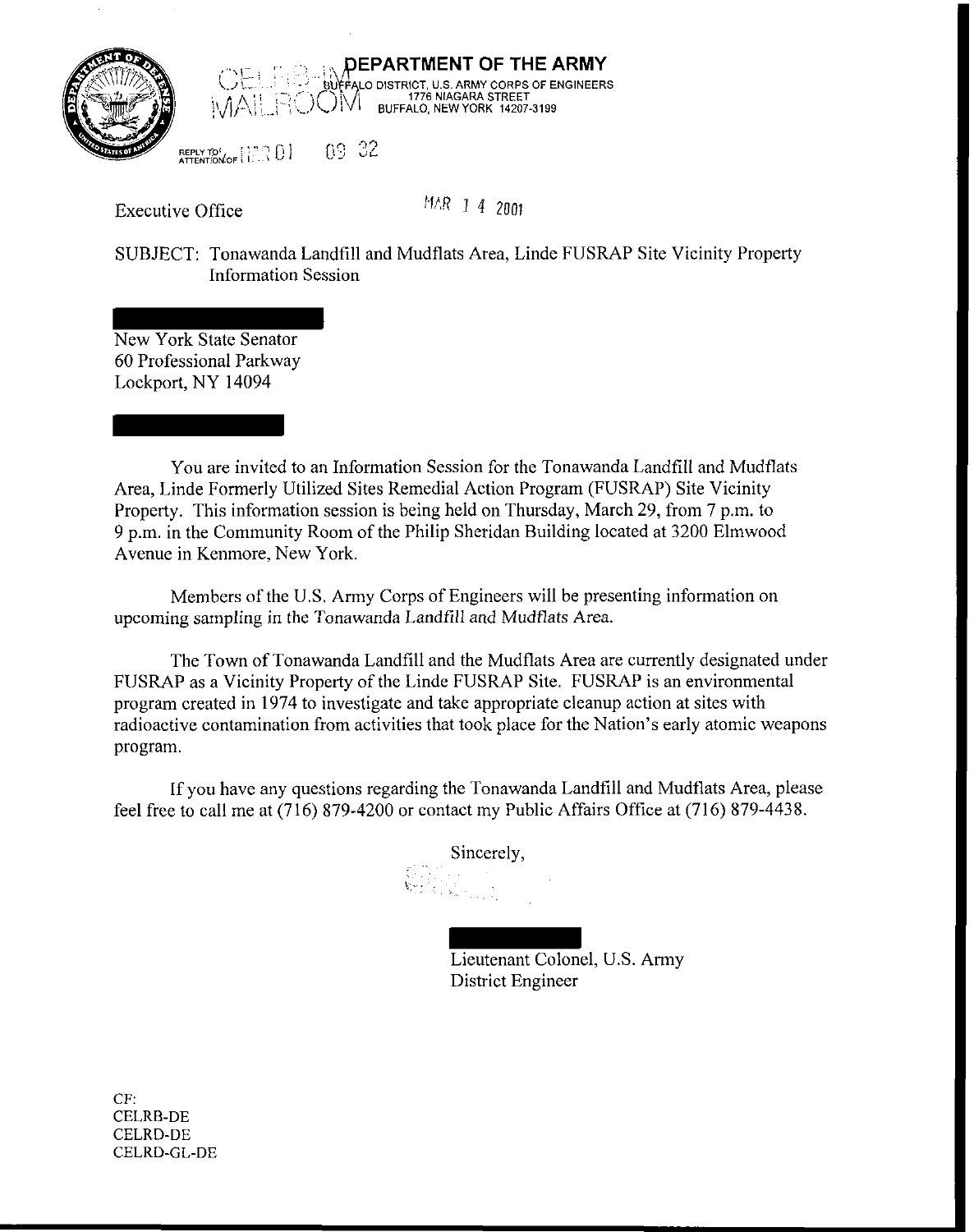

 $\cdots$ ; $\pm$ **DEPARTMENT OF THE ARMY**  +. , . :: BU<&O DISTRICT. US. ARMY CORPS OF ENGINEERS l..,i.~.,...! . .- . . - 1776 NIAGARA STREET , ' "BUFFALO. NEWYORK **14207-3199**  ~~~~/~,i\,~,~:i!,~-,tLj~\!/

**REPLY TO**<br>ATTENTION OF **ALL arrENTloR** : **OF** .: . , **1** ,.: **7** , 0 1 ?'I 2% MAR *1* 4 <sup>2001</sup>

Executive Office

SUBJECT: Tonawanda Landfill and Mudflats Area, Linde FUSRAP Site Vicinity Property Information Session

Honorable Robin Schimminger New York State Assembly 35 14 Delaware Avenue Suite 201 Kenmore, NY 14217

Dear Mr. Schimminger:

You are invited to an Information Session for the Tonawanda Landfill and Mudflats Area, Linde Formerly Utilized Sites Remedial Action Program (FUSRAP) Site Vicinity Property. This information session is being held on Thursday, March 29, from 7 p.m. to 9 p.m. in the Community Room of the Philip Sheridan Building located at 3200 Elmwood Avenue in Kenmore, New York.

Members of the U.S. Army Corps of Engineers will be presenting information on upcoming sampling in the Tonawanda Landfill and Mudflats Area.

The Town of Tonawanda Landfill and the Mudflats Area are currently designated under FUSRAP as a Vicinity Property of the Linde FUSRAP Site. FUSRAP is an environmental program created in 1974 to investigate and take appropriate cleanup action at sites with radioactive contamination from activities that took place for the Nation's early atomic weapons program.

If you have any questions regarding the Tonawanda Landfill and Mudflats Area, please feel free to call me at (716) 879-4200 or contact my Public Affairs Office at (716) 879-4438.

Sincerely,

Lieutenant Colonel, U.S. Army District Engineer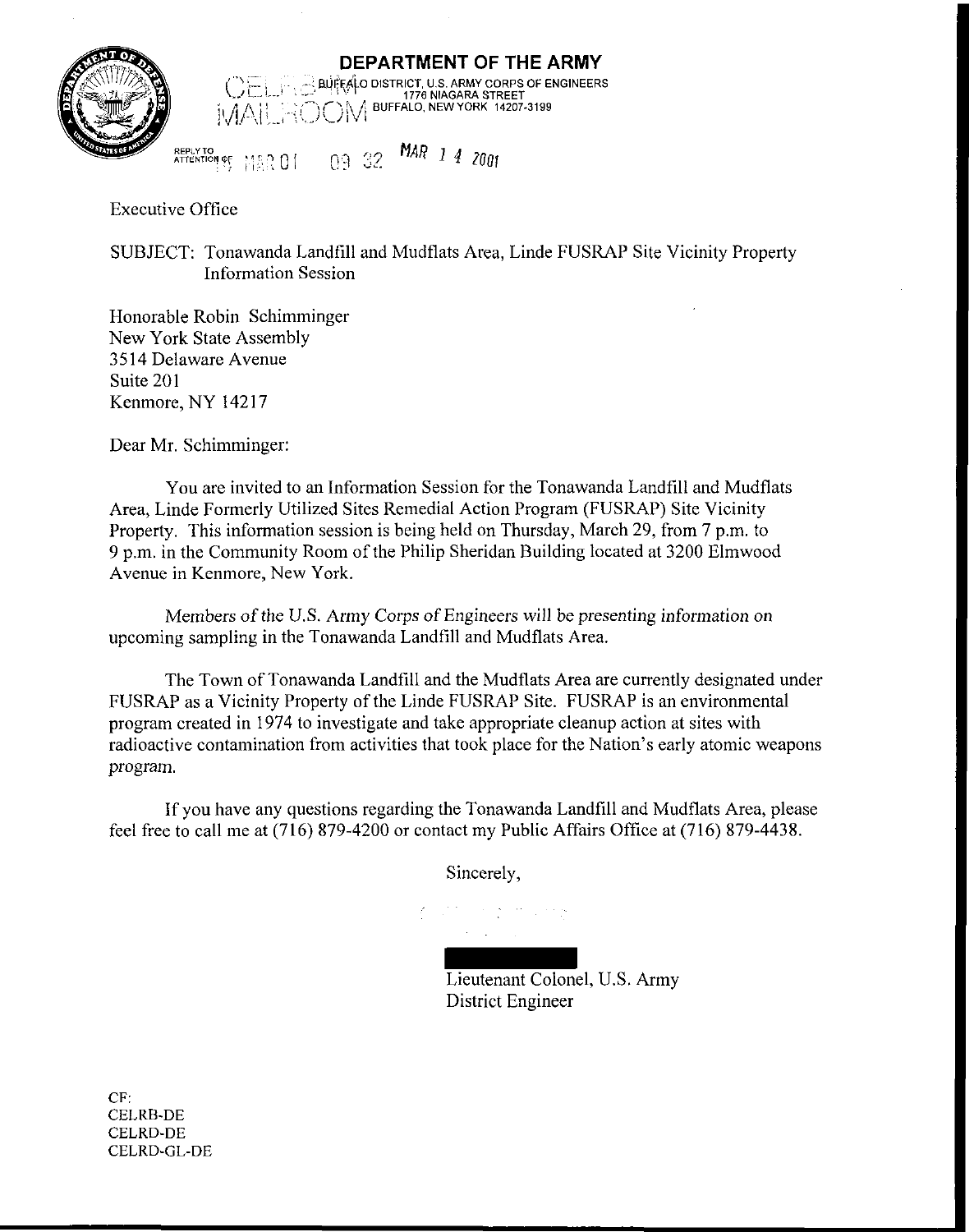

Executive Office

SUBJECT: Tonawanda Landfill and Mudflats Area, Linde FUSRAP Site Vicinity Property Information Session

New York State Assembly 5555 Main Street Williamsville, NY 14221

:

You are invited to an Information Session for the Tonawanda Landfill and Mudflats Area, Linde Formerly Utilized Sites Remedial Action Program (FUSRAP) Site Vicinity Property. This information session is being held on Thursday, March 29, from 7 p.m. to 9 p.m. in the Community Room of the Philip Sheridan Building located at 3200 Elmwood Avenue in Kenmore, New York.

Members of the U.S. Army Corps of Engineers will be presenting information on upcoming sampling in the Tonawanda Landfill and Mudflats Area.

The Town of Tonawanda Landfill and the Mudflats Area are currently designated under FUSRAP as a Vicinity Property of the Linde FUSRAP Site. FUSRAP is an environmental program created in 1974 to investigate and take appropriate cleanup action at sites with radioactive contamination from activities that took place for the Nation's early atomic weapons program.

If you have any questions regarding the Tonawanda Landfill and Mudflats Area, please feel free to call me at (716) 879-4200 or contact my Public Affairs Office at (716) 879-4438.

Sincerely,

Lieutenant Colonel, U.S. Army

District Engineer

CF: CELRB-DE CELRD-DE CELRD-GL-DE

I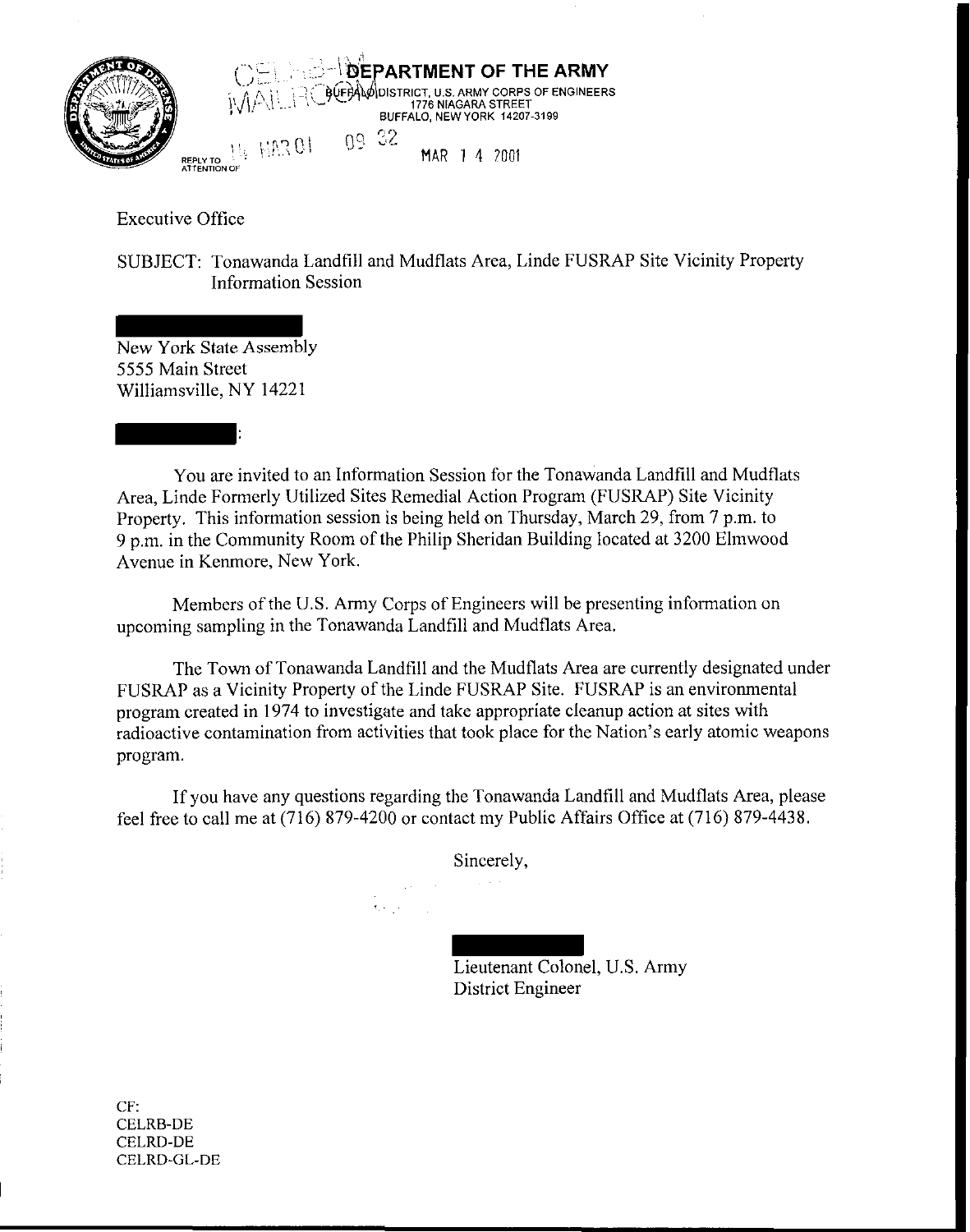

 $\frac{1}{2}$  **DEPARTMENT OF THE ARMY**<br>He up that in the strict, u.s. army corps of engineers DISTRICT, 0.3. ANNIT CORPS OF ENTERT<br>1776 NIAGARA STREET<br>BUFFALO, NEW YORK 14207-3199

REPLY TO ATTENTION OF  $09.32$ 

MAR 1 4 2001

Executive Office

SUBJECT: Tonawanda Landfill and Mudflats Area, Linde FUSRAP Site Vicinity Property Information Session

New York State Assembly 125 Main Street Room 257 Buffalo, NY 14201

You are invited to an Information Session for the Tonawanda Landfill and Mudflats Area, Linde Formerly Utilized Sites Remedial Action Program (FUSRAP) Site Vicinity Property. This information session is being held on Thursday, March 29, from 7 p.m. to 9 p.m. in the Community Room of the Philip Sheridan Building located at 3200 Elmwood Avenue in Kenmore, New York.

Members of the U.S. Army Corps of Engineers will be presenting information on upcoming sampling in the Tonawanda Landfill and Mudflats Area.

The Town of Tonawanda Landfill and the Mudflats Area are currently designated under FUSRAP as a Vicinity Property of the Linde FUSRAP Site. FUSRAP is an environmental program created in 1974 to investigate and take appropriate cleanup action at sites with radioactive contamination from activities that took place for the Nation's early atomic weapons program.

If you have any questions regarding the Tonawanda Landfill and Mudflats Area, please feel free to call me at (716) 879-4200 or contact my Public Affairs Office at (716) 879-4438.

Sincerely,

-+: .', ., .. . ~ .

Lieutenant Colonel, U.S. Army District Engineer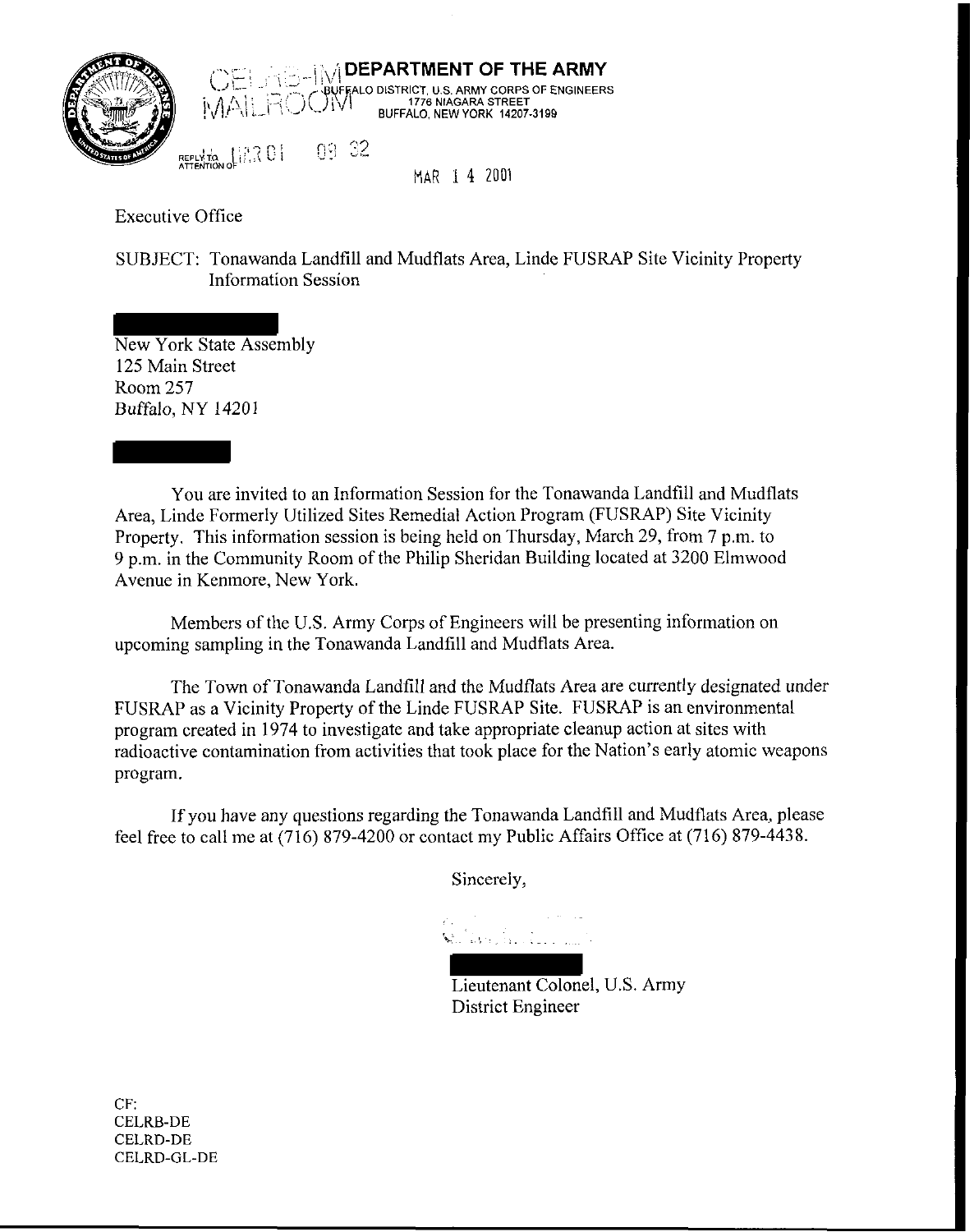

**DEPARTMENT OF THE ARMY**  BUFFALO DISTRICT, US. ARMY CORPS OF ENGINEERS 1776 NIAGARA STREET BUFFALO, **NEW** YORK 14207-3199

NAR *1* **4** 2OOf

Executive Office

SUBJECT: Tonawanda Landfill and Mudflats Area, Linde FUSRAP Site Vicinity Property Information Session

Mayor, City of Tonawanda 200 Niagara Street Tonawanda. NY 14150

:

You are invited to an Information Session for the Tonawanda Landfill and Mudflats Area, Linde Formerly Utilized Sites Remedial Action Program (FUSRAP) Site Vicinity Property. This information session is being held on Thursday, March 29, from 7 p.m. to 9 p.m. in the Community Room of the Philip Sheridan Building located at 3200 Elmwood Avenue in Kenmore, New York.

Members of the U.S. Army Corps of Engineers will be presenting information on upcoming sampling in the Tonawanda Landfill and Mudflats Area.

The Town of Tonawanda Landfill and the Mudflats Area are currently designated under FUSRAP as a Vicinity Property of the Linde FUSRAP Site. FUSRAP is an environmental program created in 1974 to investigate and take appropriate cleanup action at sites with radioactive contamination from activities that took place for the Nation's early atomic weapons program.

If you have any questions regarding the Tonawanda Landfill and Mudflats Area, please feel free to call me at (716) 879-4200 or contact my Public Affairs Office at (716) 879-4438.

Sincerely,

Lieutenant Colonel, U.S. Army District Engineer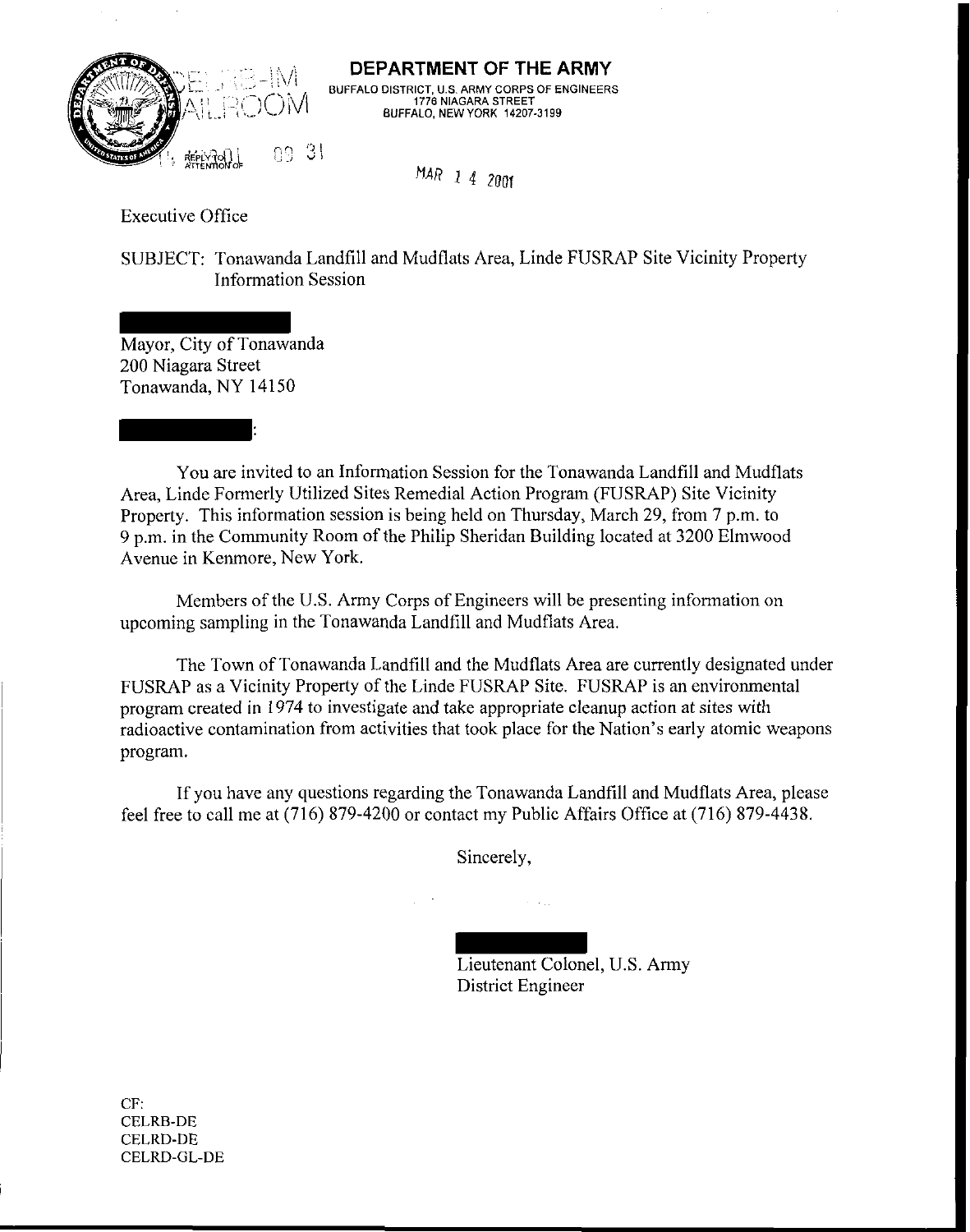

**REPLY TO** ,>! MAR 1 4 <sup>2001</sup>**ATTENTION OF \left| \bigcup\_{i=1}^{n} \bigcup\_{j=1}^{n} \bigcup\_{j=1}^{n} \bigcup\_{j=1}^{n} \bigcup\_{j=1}^{n} \bigcup\_{j=1}^{n} \bigcup\_{j=1}^{n} \bigcup\_{j=1}^{n} \bigcup\_{j=1}^{n} \bigcup\_{j=1}^{n} \bigcup\_{j=1}^{n} \bigcup\_{j=1}^{n} \bigcup\_{j=1}^{n} \bigcup\_{j=1}^{n} \bigcup\_{j=1}^{n} \bigcup\_{j=1}^{n} \bigcup\_{j=1}^{n} \bigcup\_{j=1}^{n} \bigcup\_{j=** 

Executive Office

SUBJECT: Tonawanda Landfill and Mudflats Area, Linde FUSRAP Site Vicinity Property Information Session

Supervisor, Town of Tonawanda 2919 Delaware Avenue Kenmore, NY 14217

You are invited to an Information Session for the Tonawanda Landfill and Mudflats Area, Linde Formerly Utilized Sites Remedial Action Program (FUSRAP) Site Vicinity Property. This information session is being held on Thursday, March 29, from 7 p.m. to 9 p.m. in the Community Room of the Philip Sheridan Building located at 3200 Elmwood Avenue in Kenmore, New York.

Members of the U.S. Army Corps of Engineers will be presenting information on upcoming sampling in the Tonawanda Landfill and Mudflats Area.

The Town of Tonawanda Landfill and the Mudflats Area are currently designated under FUSRAP as a Vicinity Property of the Linde FUSRAP Site. FUSRAP is an environmental program created in 1974 to investigate and take appropriate cleanup action at sites with radioactive contamination from activities that took place for the Nation's early atomic weapons program.

If you have any questions regarding the Tonawanda Landfill and Mudflats Area, please feel free to call me at (716) 879-4200 or contact my Public Affairs Office at (716) 879-4438.

Sincerely,

 $\mathbf{V}_{\mathbf{q},\mathbf{q},\mathbf{q},\mathbf{q}}$  , where  $\mathbf{V}_{\mathbf{q},\mathbf{q},\mathbf{q},\mathbf{q}}$ 

Lieutenant Colonel, U.S. Army District Engineer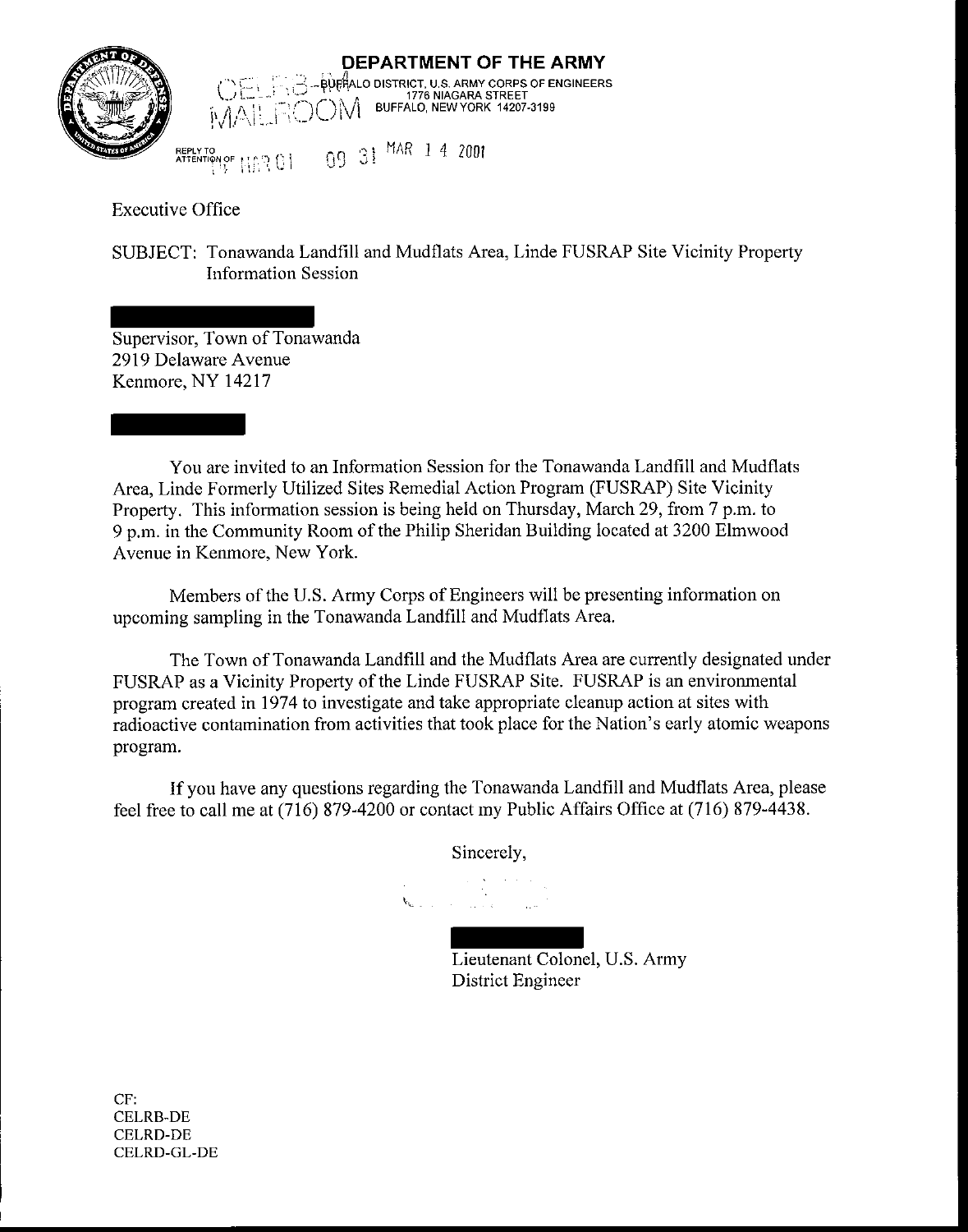



 $\begin{array}{ccc} \n 09 & 31 & \n 14 & 2001\n \end{array}$ 

Executive Office

SUBJECT: Tonawanda Landfill and Mudflats Area, Linde FUSRAP Site Vicinity Property Information Session

Erie County Executive 95 Franklin Street Buffalo, NY 14202

:

You are invited to an Information Session for the Tonawanda Landfill and Mudflats Area, Linde Formerly Utilized Sites Remedial Action Program (FUSRAP) Site Vicinity Property. This information session is being held on Thursday, March 29, from 7 p.m. to 9 p.m. in the Community Room of the Philip Sheridan Building located at 3200 Elmwood Avenue in Kenmore. New York.

Members of the U.S. Army Corps of Engineers will be presenting information on upcoming sampling in the Tonawanda Landfill and Mudflats Area.

The Town of Tonawanda Landfill and the Mudflats Area are currently designated under FUSRAP as a Vicinity Property of the Linde FUSRAP Site. FUSRAP is an environmental program created in 1974 to investigate and take appropriate cleanup action at sites with radioactive contamination from activities that took place for the Nation's early atomic weapons program.

If you have any questions regarding the Tonawanda Landfill and Mudflats Area, please feel free to call me at (716) 879-4200 or contact my Public Affairs Office at (716) 879-4438.

Sincerely,

Lieutenant Colonel, U.S. Army District Engineer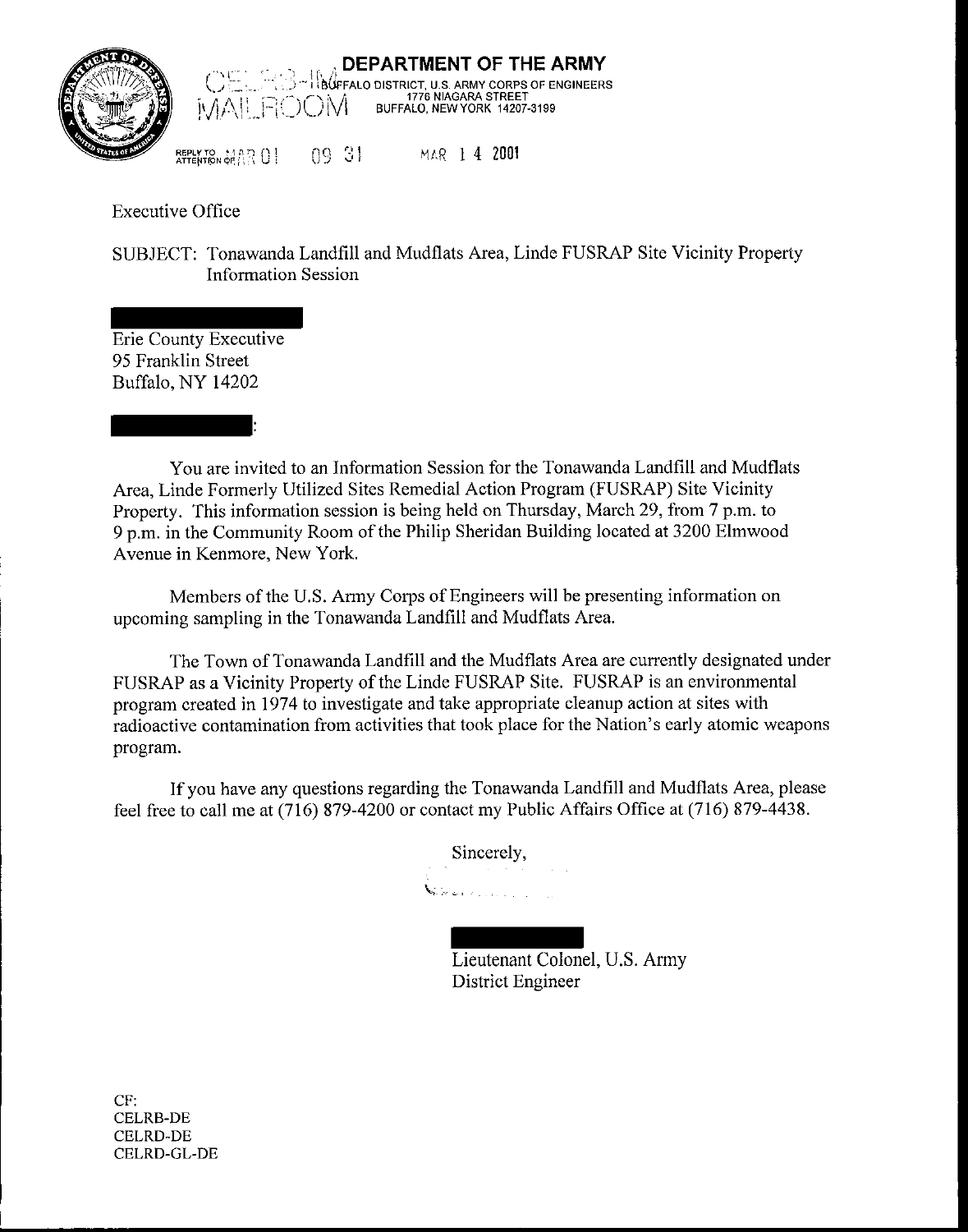

## **DEPARTMENT OF THE ARMY**

BUFFALO DISTRICT, U.S. ARMY CORPS OF ENGINEERS<br>1776 NIAGARA STREET BUFFALO, NEW YORK 14207-3199

**IlhR** 1 **4** 2001

Executive Office

SUBJECT: Tonawanda Landfill and Mudflats Area, Linde FUSRAP Site Vicinity Property Information Session

Erie County Legislature 3200 Elmwood Avenue Room 115 Kenmore, NY 14217

:

You are invited to an Information Session for the Tonawanda Landfill and Mudflats Area, Linde Formerly Utilized Sites Remedial Action Program (FUSRAP) Site Vicinity Property. This information session is being held on Thursday, March 29, from 7 p.m. to 9 p.m. in the Community Room of the Philip Sheridan Building located at 3200 Elmwood Avenue in Kenmore, New York.

Members of the U.S. Army Corps of Engineers will be presenting information on upcoming sampling in the Tonawanda Landfill and Mudflats Area.

The Town of Tonawanda Landfill and the Mudflats Area are currently designated under FUSRAP as a Vicinity Property of the Linde FUSRAP Site. FUSRAP is an environmental program created in 1974 to investigate and take appropriate cleanup action at sites with radioactive contamination from activities that took place for the Nation's early atomic weapons program.

If you have any questions regarding the Tonawanda Landfill and Mudflats Area, please feel free to call me at (716) 879-4200 or contact my Public Affairs Office at (716) 879-4438.

Sincerely,

Lieutenant Colonel, U.S. Army District Engineer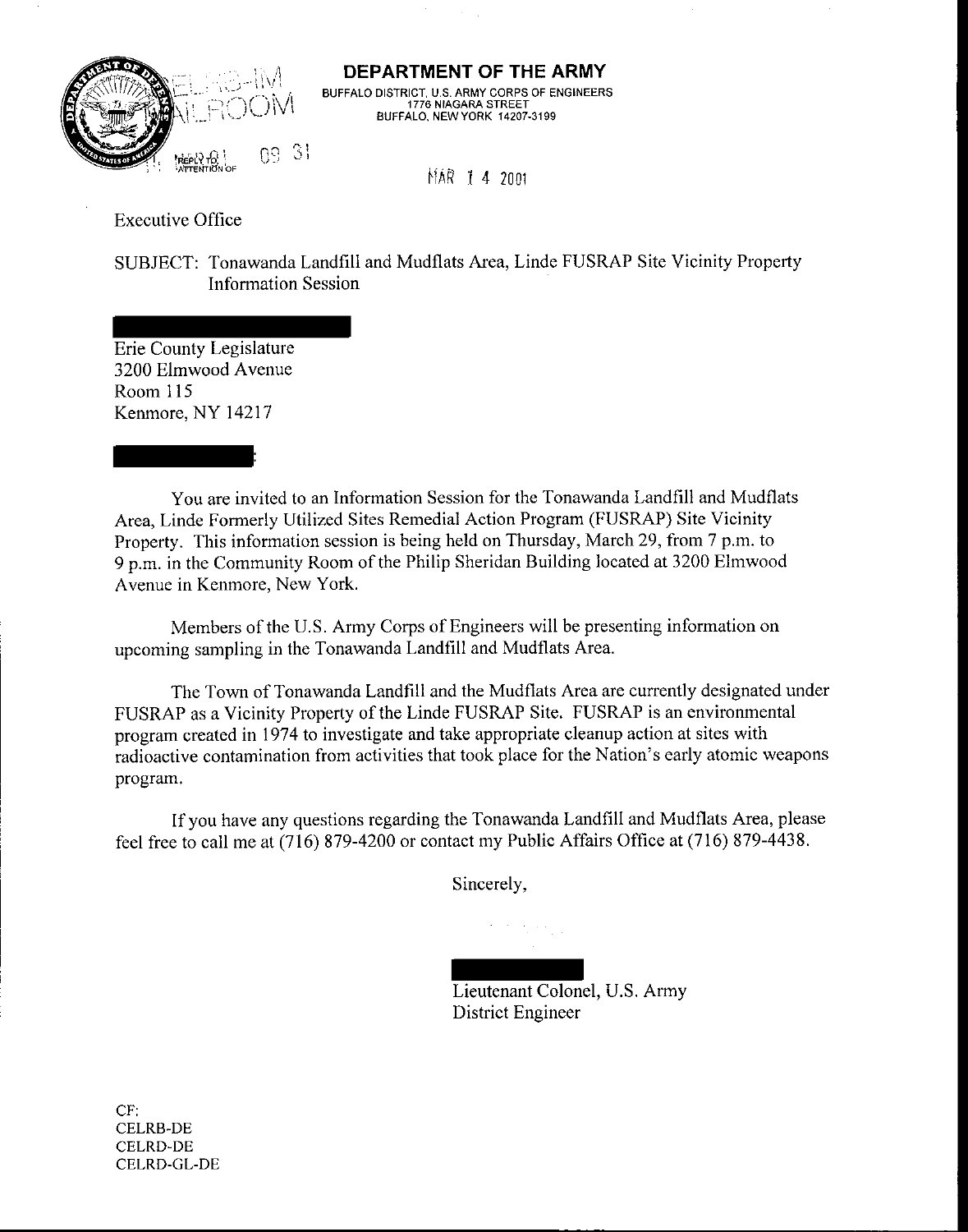

## **DEPARTMENT OF THE ARMY**  LO DISTRICT, **US.** ARMY CORPS OF ENGINEERS -""' . . 1776 NlAGARA STREET (')M BUFFALO, NEWYORK 14207-3199

**REPLY TO**<br>ATTENTIQN OF **AmENTlqYOF** !. I. **q** , i ,,: ,i!,.,, Ji 29 \$1 1% 1 **4** <sup>2001</sup>

Executive Office

SUBJECT: Tonawanda Landfill and Mudflats Area, Linde FUSRAP Site Vicinity Property Information Session

Erie County Legislature 1201 Calvin Boulevard Kenmore, NY 14223

:

You are invited to an Information Session for the Tonawanda Landfill and Mudflats Area, Linde Formerly Utilized Sites Remedial Action Program (FUSRAP) Site Vicinity Property. This information session is being held on Thursday, March 29, from 7 p.m. to 9 p.m. in the Community Room of the Philip Sheridan Building located at 3200 Elmwood Avenue in Kenmore. New York.

Members of the U.S. Army Corps of Engineers will be presenting information on upcoming sampling in the Tonawanda Landfill and Mudflats Area.

The Town of Tonawanda Landfill and the Mudflats Area are currently designated under FUSRAP as a Vicinity Property of the Linde FUSRAP Site. FUSRAP is an environmental program created in 1974 to investigate and take appropriate cleanup action at sites with radioactive contamination from activities that took place for the Nation's early atomic weapons program.

If you have any questions regarding the Tonawanda Landfill and Mudflats Area, please feel free to call me at (716) 879-4200 or contact my Public Affairs Office at (716) 879-4438.

Sincerely,

Lieutenant Colonel, U.S. Army District Engineer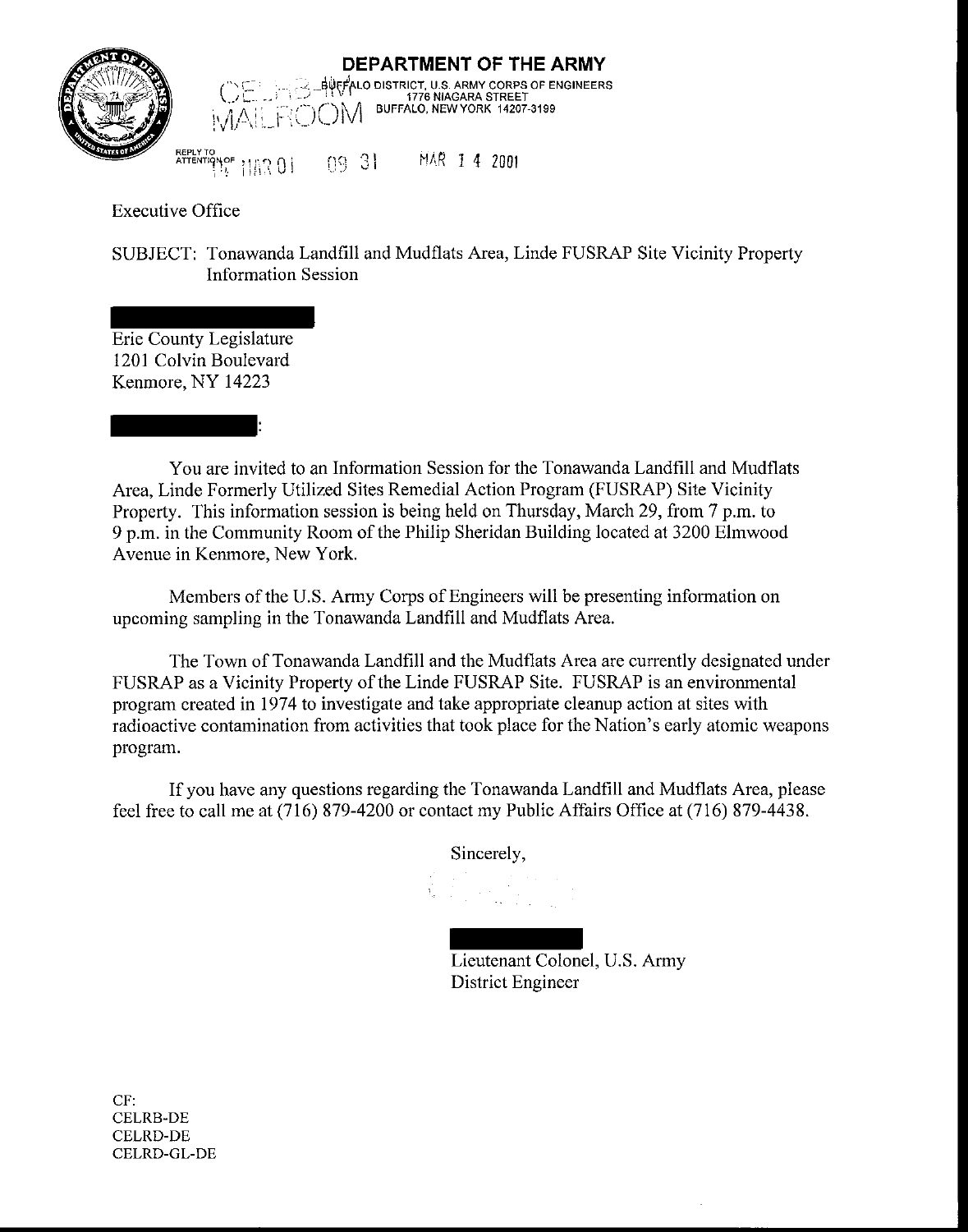

 $"$   $"$   $"$   $"$   $"$ **DERARTMENT OF THE ARMY**<br>HOUFFALO RISTANCE ARMY CORPS OF ENGINEERS<br>HOUFFALO RISTAL 1776 NIAGARA STREET BISHNOT, 0.3. ANIM CONTS OF E<br>NJ 1776 NIAGARA STREET<br>BUFFALO, NEW YORK 14207-3199 15 HAR 01 09 31 MAR 1 4 2001

Executive Office

SUBJECT: Tonawanda Landfill and Mudflats Area, Linde FUSRAP Site Vicinity Property Information Session

Commissioner, Erie County Dept. of Env & Planning 95 Franklin Street 10th Floor Buffalo, NY 14202

Dear Mr. Rubin:

You are invited to an Information Session for the Tonawanda Landfill and Mudflats Area, Linde Formerly Utilized Sites Remedial Action Program (FUSRAP) Site Vicinity Property. This information session is being held on Thursday, March 29, from 7 p.m. to 9 p.m. in the Community Room of the Philip Sheridan Building located at 3200 Elmwood Avenue in Kenmore, New York.

Members of the U.S. Army Corps of Engineers will be presenting information on upcoming sampling in the Tonawanda Landfill and Mudflats Area.

The Town of Tonawanda Landfill and the Mudflats Area are currently designated under FUSRAP as a Vicinity Property of the Linde FUSRAP Site. FUSRAP is an environmental program created in 1974 to investigate and take appropriate cleanup action at sites with radioactive contamination from activities that took place for the Nation's early atomic weapons program.

If you have any questions regarding the Tonawanda Landfill and Mudflats Area, please feel free to call me at (716) 879-4200 or contact my Public Affairs Office at (716) 879-4438.

Sincerely,

Lieutenant Colonel, U.S. Army District Engineer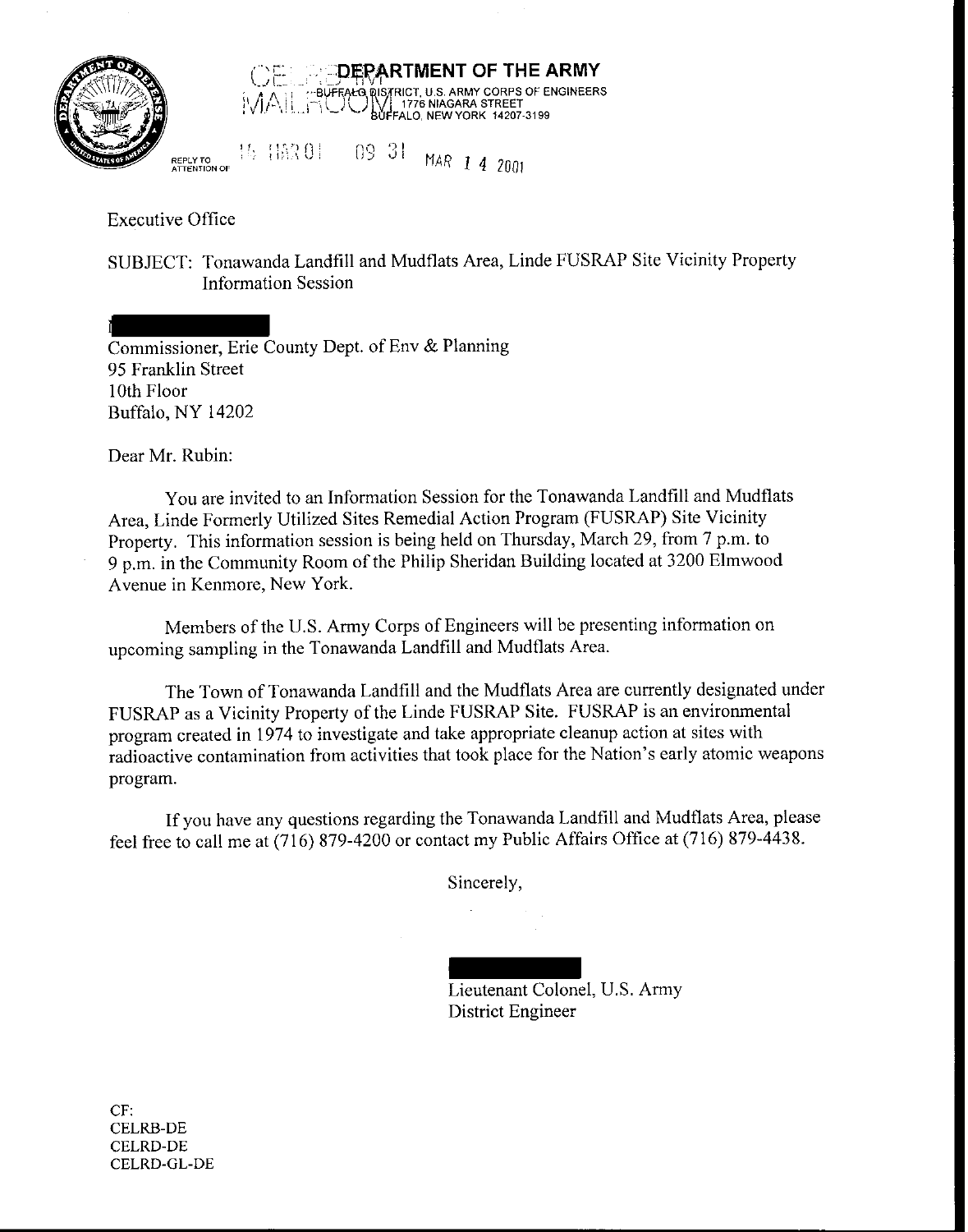



**REPLY TO TO BE PLY TO A IFLE TO BE PLY TO A 2001** 

Executive Office

SUBJECT: Tonawanda Landfill and Mudflats Area, Linde FUSRAP Site Vicinity Property Information Session

Erie County Department of Env & Planning 95 Franklin Street 10th Floor Buffalo, NY 14202

:

You are invited to an Information Session for the Tonawanda Landfill and Mudflats Area, Linde Formerly Utilized Sites Remedial Action Program (FUSRAP) Site Vicinity Property. This information session is being held on Thursday, March 29, from 7 p.m. to 9 p.m. in the Community Room of the Philip Sheridan Building located at 3200 Elmwood Avenue in Kenmore, New York.

Members of the U.S. Army Corps of Engineers will be presenting information on upcoming sampling in the Tonawanda Landfill and Mudflats Area.

The Town of Tonawanda Landfill and the Mudflats Area are currently designated under FUSRAP as a Vicinity Property of the Linde FUSRAP Site. FUSRAP is an environmental program created in 1974 to investigate and take appropriate cleanup action at sites with radioactive contamination from activities that took place for the Nation's early atomic weapons program.

If you have any questions regarding the Tonawanda Landfill and Mudflats Area, please feel free to call me at (716) 879-4200 or contact my Public Affairs Office at (716) 879-4438.

Sincerely,

Lieutenant Colonel, U.S. Army District Engineer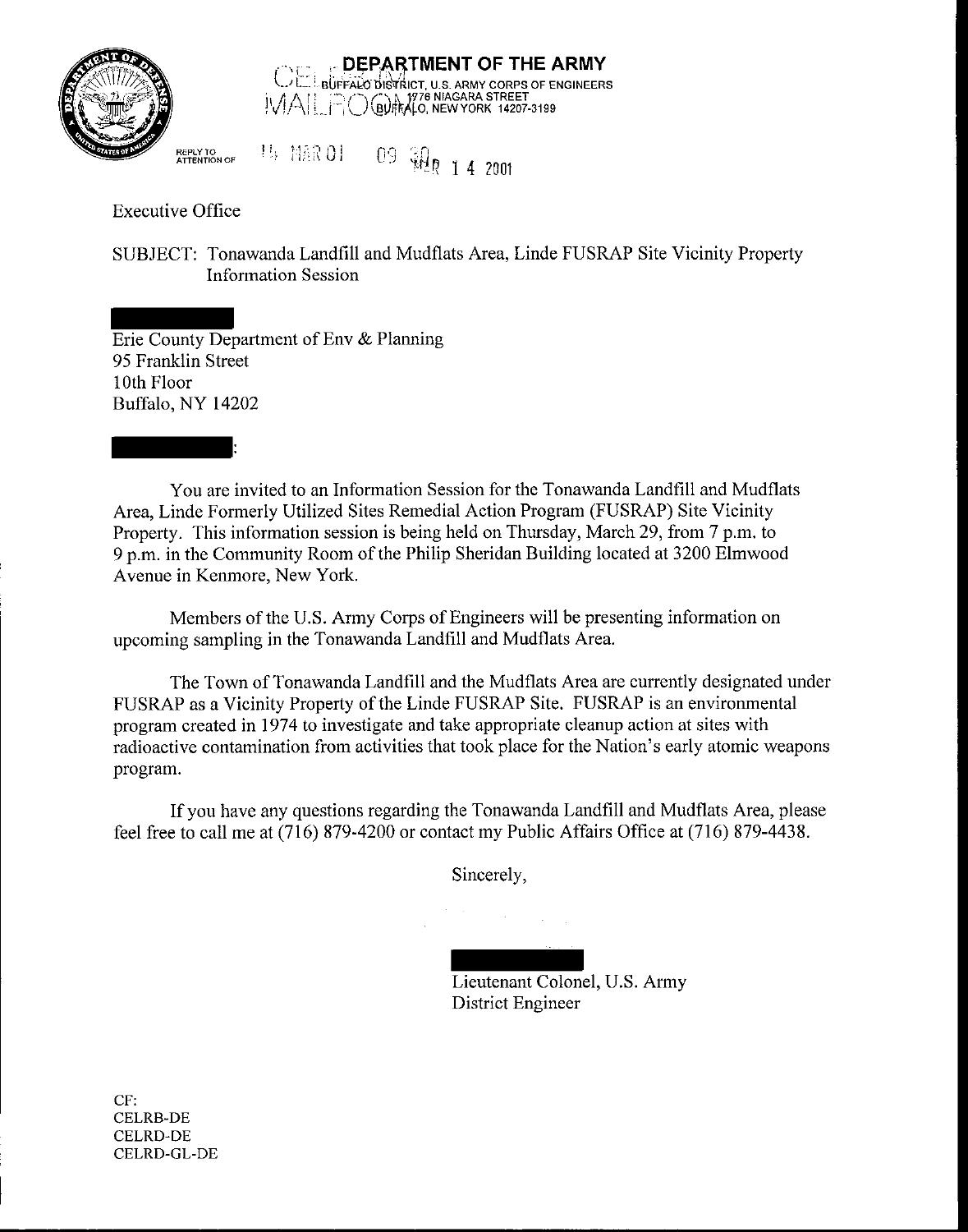

**DEPARTMENT OF THE ARMY**  BUFFALO DISTRICT, U.S. ARMY CORPS OF ENGINEERS 1776 NIAGARA STREET BUFFALO, NEWYORK 14207-3199

**MAR** 1 **4 2001** 

Executive Office

SUBJECT: Tonawanda Landfill and Mudflats Area, Linde FUSRAP Site Vicinity Property Information Session

Erie County Dept of Env & Planning 95 Franklin Street 10th Floor Buffalo, NY 14202

:

You are invited to an Information Session for the Tonawanda Landfill and Mudflats Area, Linde Formerly Utilized Sites Remedial Action Program (FUSRAP) Site Vicinity Property. This information session is being held on Thursday, March 29, from 7 p.m. to 9 p.m. in the Community Room of the Philip Sheridan Building located at 3200 Elmwood Avenue in Kenmore, New York.

Members of the U.S. Army Corps of Engineers will be presenting information on upcoming sampling in the Tonawanda Landfill and Mudflats Area.

The Town of Tonawanda Landfill and the Mudflats Area are currently designated under FUSRAP as a Vicinity Property of the Linde FUSRAP Site. FUSRAP is an environmental program created in 1974 to investigate and take appropriate cleanup action at sites with radioactive contamination from activities that took place for the Nation's early atomic weapons program.

If you have any questions regarding the Tonawanda Landfill and Mudflats Area, please feel free to call me at (716) 879-4200 or contact my Public Affairs Office at (716) 879-4438.

Sincerely,

Lieutenant Colonel, U.S. Army District Engineer